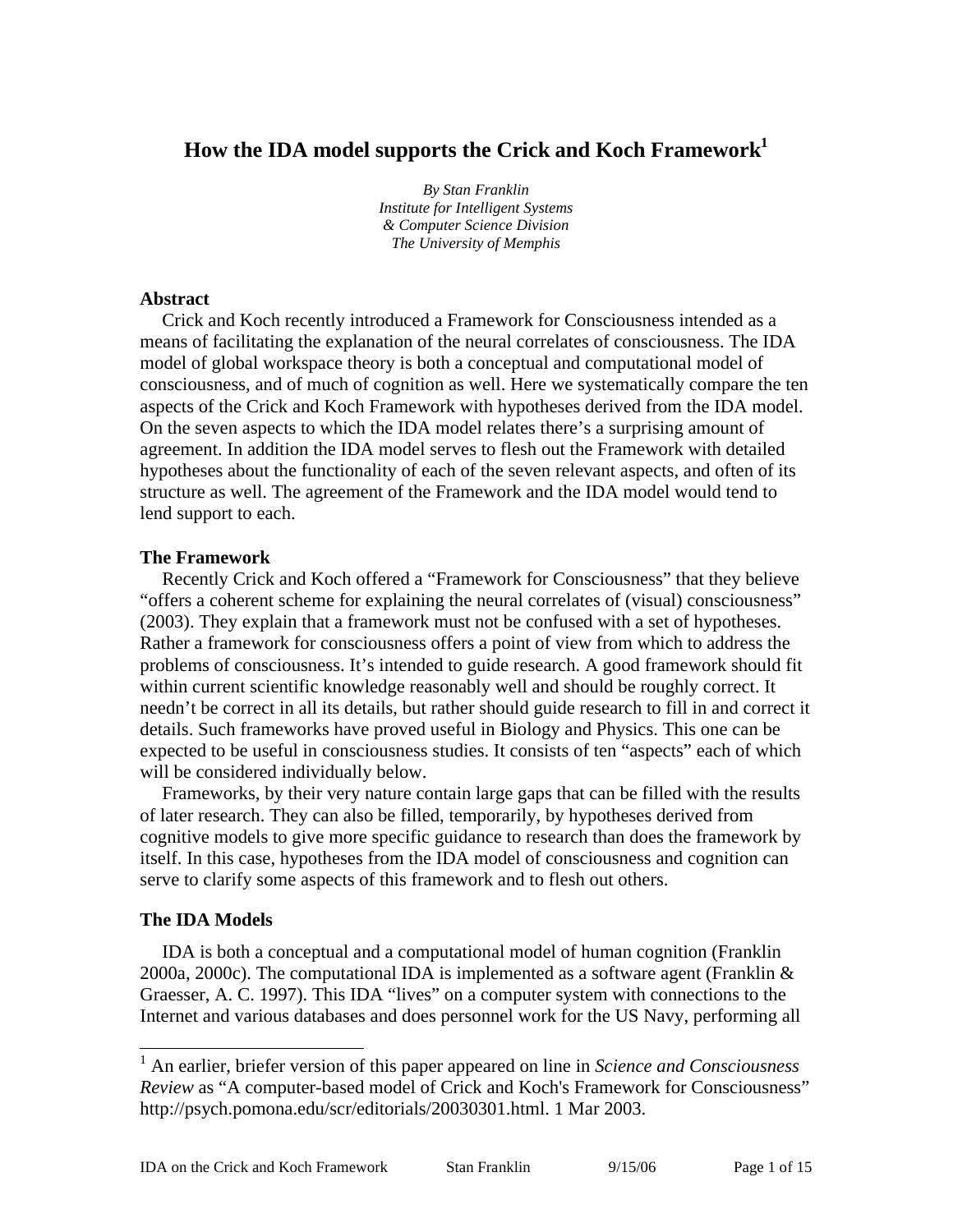the specific personnel tasks of a human (Franklin 2001). In particular, IDA negotiates with sailors in natural language, deliberates, and makes voluntary action selections in the process of finding new jobs for sailors at the end of their current tour of duty. IDA senses strings of characters, and negotiates with sailors via email. The computational IDA is a running software agent that has been tested to the satisfaction of the Navy.

In addition to the computational model, we will also describe the richer IDA conceptual model, which models several cognitive faculties whose mechanisms have been designed, but not yet implemented. Among these faculties are automazation (Negatu et al. in review), problem solving, feelings and emotions (Franklin & McCaulley 2004), and several types of learning (Ramamurthy et al. 2004 to appear). In what follows, examples will often be drawn from the computational IDA model to help clarify the concepts. However, in the more general discussions, and in particular in the context of comparisons with the Crick and Koch Framework, an unspecified references to the IDA model should be interpreted as meaning the IDA conceptual model. Each cognitive faculty included in the IDA conceptual model is supported by an underlying computational mechanism, though sometimes unimplemented. Each design decision of such a mechanism give rise to a hypothesis concerning human cognition, that humans do it like the model. It's these hypotheses that constitute the scientifically useful output of the model. (More on this in the next section.)

Also note that software agent cognitive models differ in several ways from more traditional computational cognitive models. These more usual cognitive models typically produce data sets that can be compared with data sets produced by experiments. Thus their hypotheses can be tested quantitatively. Software agent models such as the IDA model, however, produce testable, but qualitative, hypotheses (Baars & Franklin 2003, Franklin et al. in review). Also, where traditional computational cognitive models are typically narrow in scope, software agent cognitive models like IDA must, by their nature, model a broad swath of cognition (Franklin & Graesser, A. C. 1997).

Based on Baars' global workspace theory of consciousness (Maes 1994, Drescher 1998, Baars 2002) the IDA model is also consistent with several other psychological theories (Glenberg 1997, Barsalou 1999, Sloman 1999, Conway 2002). The IDA model fleshes out global workspace theory so as to yield a fine-grained functional account of the steps involved in perception, several kinds of memory, consciousness, context setting, and action selection. We refer to this particular sequence of steps as a *cognitive cycle,* as described in some detail in the attached text box (Baars & Franklin 2003), in Figure 1, and in the next section. The reader is encouraged to read through, or at least skim, the cognitive cycle text box now, and to refer back to it as needed while reading the rest of this article. Though the description of the cognitive cycle in the text box contains examples from the computational IDA, the cognitive cycle, as described, also contains elements from the IDA conceptual model. More details on the various steps in the cycle can be found in the references. Codelets are described just below.

The IDA model includes a 'consciousness' module whose processes appear in steps 4 and 5 of the cognitive cycle. We consider the computational IDA to be *functionally conscious* in that the consciousness mechanism postulated in global workspace theory is fully implemented. This functionality is described in steps 4 and 5 of the cognitive cycle (see text box). We make no claim of phenomenal (subjective) consciousness for the IDA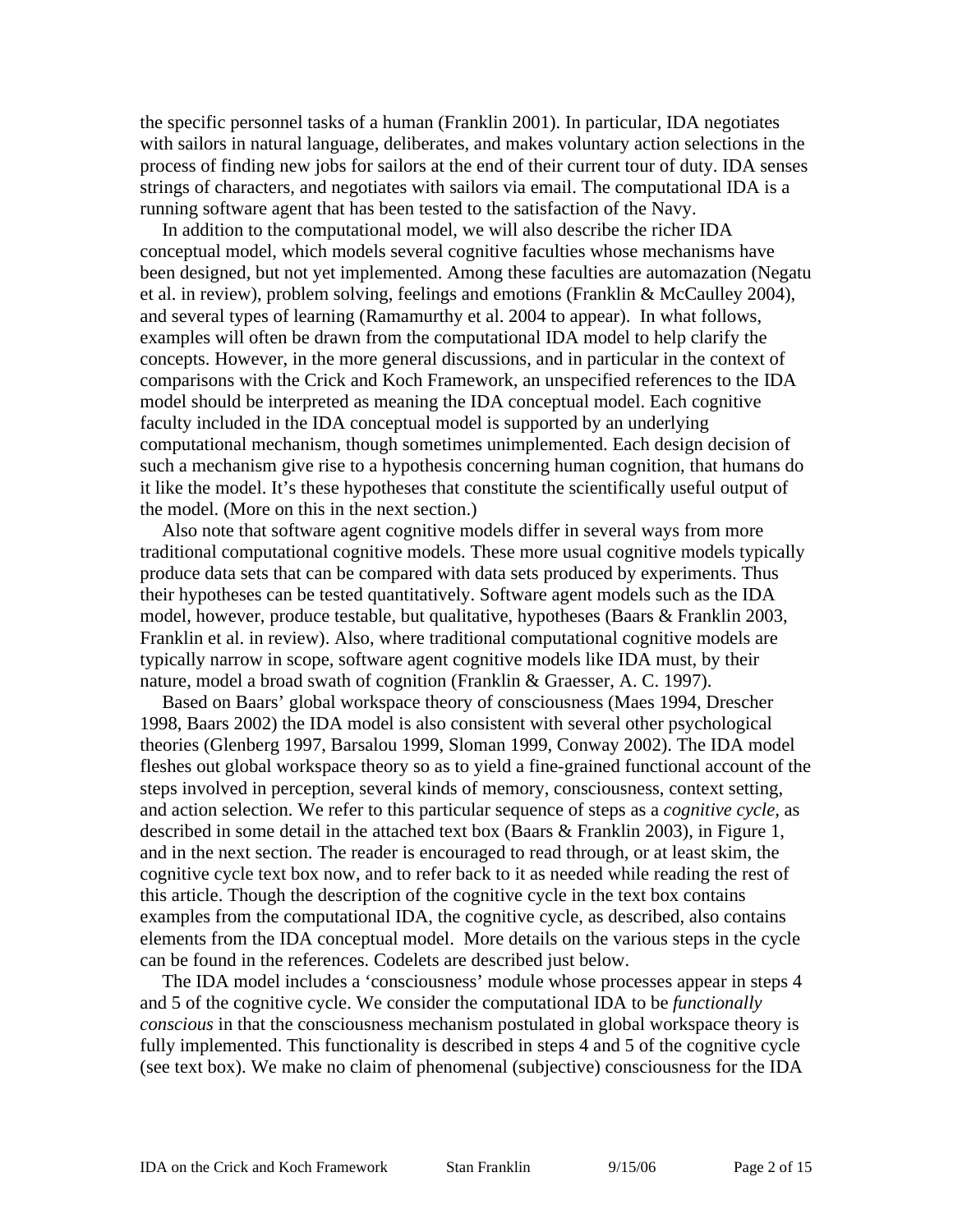computational model (software agent), since we wouldn't know how to test such a claim (Franklin 2003).

As described in the text box, a number of cognitive processes play significant roles within a single cognitive cycle. Other cognitive processes such as deliberation (Franklin 2000b), problem solving, voluntary goal selection (Franklin 2000b), metacognition, etc. must take place over a number of such cycles. But, the mechanism for each of these multi-cyclic processes is built on a foundation of cognitive cycles. The IDA architecture comprises a unified theory of cognition in the sense of Newell (1990).



Figure 1. IDA's Cognitive Cycle

## **The Cognitive Cycle**

The IDA model hypothesizes that cognitive processing in humans, as in IDA, consists of rapid, continually repeated, asynchronous traversals through these cognitive cycles. The cycles will cascade so as to act somewhat in parallel, but will carefully maintain the seriality of consciousness. A full cognitive cycle may take on the order of 100-200ms to run (Freeman 2003a). But due to overlapping and to automaticity, which shortens the cycle, up to a dozen cycles may be active during any given second. Freeman's work suggests that a change from one cycle to the next typically involves a hemisphere wide change of state in the brain over a time period of 5-10ms. Such sudden state changes are compatible with the conscious broadcast proposed by global workspace theory. This cognitive cycling hypothese implies that conscious contents come in temporally discrete steps, but rapidly enough to give the illusion of continuity (VanRullen & Koch 2003). Might consciousness also be spatially discrete? The need for a thalmocortical core suggests not (Edelman & Tononi 2000).

Several of the steps in the cognitive cycle refer to codelets. Computationally a codelet is a small piece of code, a little program that performs one specialized, simple task.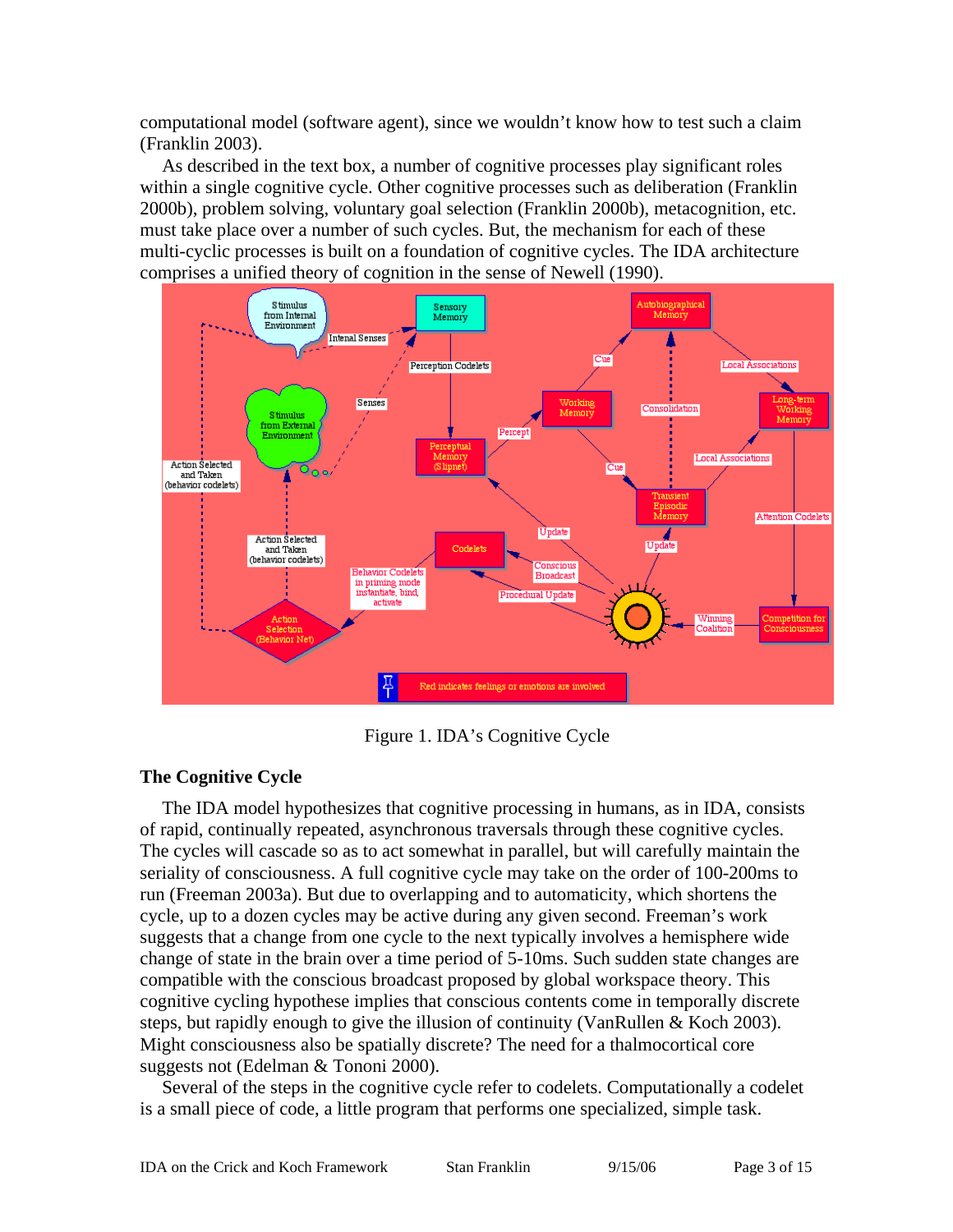Codelets often play the role of demons<sup>2</sup> waiting for a particular type of situation to occur and then acting as per their specialization. Codelets in the IDA model implement the processors postulated by global workspace theory. They may also correspond to Edeleman's neuronal groups (1987), Minsky's agents (1985), Jackson's demons (1987) and to Ornstein's small minds (1986), The notion of cognition being organized as this kind of a multi-agent system is widespread.

As mentioned earlier, the role in science of any software agent model of cognition is to produce testable, qualitative hypotheses that can serve to guide the research of cognitive scientists and neuroscientists. The IDA model has produced a long list of such hypotheses (Baars & Franklin 2003, Franklin et al. in review) (see the text box also). The cognitive cycle hypothesis of five to ten cycles per second in humans allows an exceptionally fine-grained analysis of psychological phenomena (Baars & Franklin 2003, Franklin et al. in review). This fine-grained time span raises issues of testability. Are such fine-grained hypotheses actually testable? Some may be, but others are surely not given the current state of experimental technology. However, all are testable in principle, and may well guide experimentalists in developing new technology that would make them testable in practice.

## **The Framework and the IDA Model**

In what follows the implications of IDA's cognitive cycling hypotheses for each of Crick and Kock's framework aspects will be discussed in turn. Quotes not otherwise identified will be from their paper (Crick & Koch 2003) and will be italicized. All in all, the IDA cognitive cycling hypotheses fits remarkably well into the Crick and Koch framework for consciousness, and serves to flesh it out with detailed functionality.

Keep in mind that the Crick and Koch framework is meant to guide research into the neural correlates of consciousness, and that it was developed with primate visual consciousness in mind. They also restrict their attention to processes occupying *"…time periods on the order of a few hundred milliseconds, or at the most, several seconds…"* This translates into one to a few tens of cognitive cycles.

*The (unconscious?) homunculus: "A good way to begin to consider the overall behavior of the cerebral cortex is to imagine that that the front of the brain is 'looking at' the sensory systems, most of which are at the back of the brain."* The IDA model would hypothesize that such looking and interacting happens over several consecutive cognitive cycles. Each individual cycle is largely, but by no means completely feedforward (see the text box). Crick and Koch propose that humans are only conscious of sensory representations of their thought, not of the thoughts themselves. The IDA model concurs for the most part. For IDA, as we see in Step 4 (competition for consciousness) and Step 5 (conscious broadcast) of the cognitive cycle, the contents of consciousness consist of the information carried by the member codelets of the winning coalition. These are for the most part sensory representations arising from the preconscious working memory buffers (Step 2) or from the local associations (Step 3). In addition, fringe attention codelets may bring fringe consciousness feelings or intuition to consciousness (Mangan 2001). Tip-of-the-tongue or déjà vu feelings are examples.

<sup>&</sup>lt;sup>2</sup> This term comes from computer operating systems where such demons watch what's happening, and wait for an appropriate situation in which to act.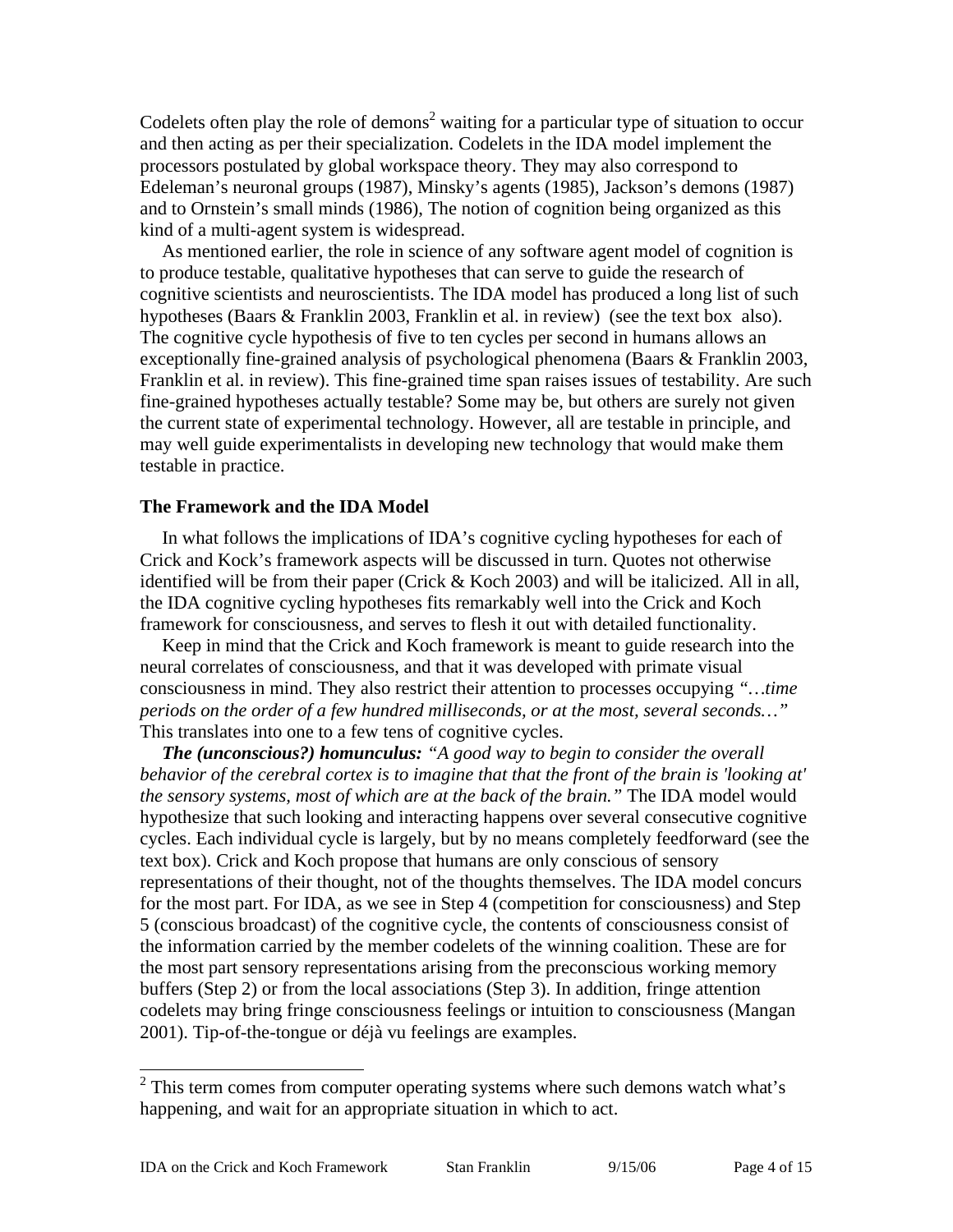In the IDA model, most processing is carried out unconsciously as proposed in the Framework. For the most part IDA's planning, decision-making and creativity are all centered in her behavior net (Negatu  $&$  Franklin 2002), which isn't consciously accessible. The results of these processes may become conscious as the consequents of actions. IDA can make voluntary decisions (Franklin 2000b, Kondadadi & Franklin 2001). Though this process involves the behavior net and, thus, is partly unconscious, it is also partly conscious as it is in humans. The ideas that "pop into mind" are conscious, the mechanism for deciding between them is not. Humans sometime plan voluntarily, a capability seen in the computational IDA as she deliberates temporally about the suitability of a certain job. Again this is partly unconscious and partly conscious.

*Zombie modes and consciousness: "Many actions in response to sensory inputs are rapid, transient, stereotyped and unconscious. They could be thought of as cortical reflexes.*" This aspect of the Framework draws attention to one of the innumerable gaps in the IDA model. Neither the computational model, nor even the conceptual model has, as yet, a facility for accommodating a zombie mode. Thus the IDA model adds nothing to this aspect. $3$ 

*Coalitions of neurons:* In this aspect of the Framework Crick and Koch speak of *"…competition among rivalrous cell assemblies…"* Step 4 of the cognitive cycle (competition for consciousness) describes the formation of such coalitions and the resulting competition for consciousness. Where Crick and Koch talk of competition among coalitions of neurons, the IDA model imposes more structure, coalitions of processors (Baars 1988) (codelets, cell assemblies). *"…at any moment, the winning coalition is somewhat sustained, and embodies what we are conscious of."* This occurs during Step 5 of the cycle (conscious broadcast.) According to the IDA model "embodies" should be interpreted as "provides the information" of which we become conscious.

"*Coalitions can vary both in size and in character. For example, a coalition produced by visual imagination (with one's eyes closed) may be less widespread than a coalition produced by a vivid and sustained visual input from the environment."* In the computational IDA model, the running software agent, much information is generated internally, say during deliberation, and is written to the preconscious working memory buffer. From there this information is available to be carried by information codelets into coalitions that compete for consciousness (Step 4). One of these coalitions often wins the competition. That is, internally generated information often becomes conscious (Step 5). Thus once again, the IDA model both supports and fleshes out the Framework.

In describing this aspect Crick and Koch go on to speak of *"…coalitions in the front of the cortex [that] may reflect feelings such as happiness and, perhaps, the feeling of 'authorship', which is related to free will."* In the IDA model, such feelings of happiness would originate in the preconscious perceptual module (the slipnet) whether engendered endogenously or exogenously.

 $\overline{\phantom{a}}$ 

 $3$  Since this writing, and partially as a result of it, plans are afoot to add a zombie mode called *perceptual automazation* to the IDA model. It would arise in much the same way as does behavioral automazation (Negatu et al. in review).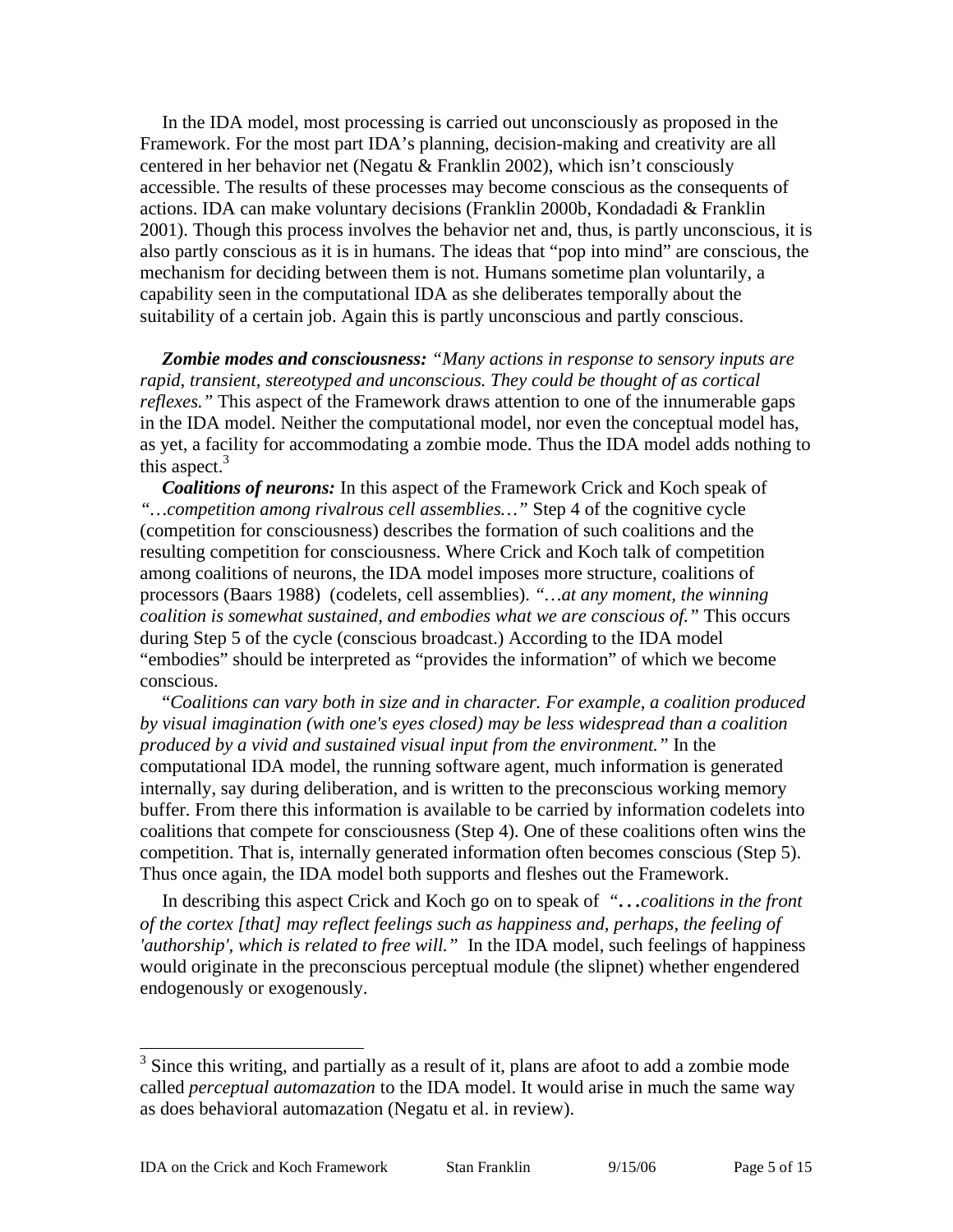They go on to assert, *"There may be more than one coalition that achieves winning status and hence produces conscious experience."* Since IDA's coalitions may be somewhat larger and more structured that those envisioned by Crick and Koch, her coalitions may combine more than one of theirs. On the other hand, they may be proposing that more than one coalition can produce conscious experience during different cycles. The IDA model insists on exactly one coalition producing consciousness during a single cycle. Support for this generally accepted coherence property of consciousness comes introspectively from our inability to see both perspectives of a Necker cube simultaneously, and experimentally from numerous binocular rivalry studies. Of course, the IDA model may turn out to be simply wrong on this issue, and the quoted assertion just above may be shown to be correct as stated without further interpretation. In such a case we would have to repair the model.

*Explicit representations:* "*An explicit representation of a particular aspect of the visual scene implies that a small set of neurons exists that responds as a detector for that feature, without further complex neural processing."* In the IDA model the role of detector is played by perceptual codelets (Step 1a-early perception).

*" if there are no such explicit neurons, or if they are all lost by brain damage, then the subject is unable to consciously perceive that aspect directly."* Step 4 (competition for consciousness) describes the role of attention codelets and information codelets in the organization of coalitions of codelets representing some particular possible conscious experience. The loss of an attention codelet responsible for organizing some particular type of conscious event, or aspect of an event, would result in no further such events or aspects being experienced. (In the running example in the text box from the IDA software agent, the loss of a particular attention codelet could result in a sailor's preference for a particular location no longer coming to consciousness.) The loss of information codelets would have more particular consequences. At an earlier step in the cognitive cycle, (chunk perception) we describe the slipnet whose nodes extract meaning from incoming sensation. A missing node would result in certain types of stimuli not being recognized. Missing perception codelets from Step 1a (early perception) would again have more particular consequences. Thus the IDA model suggests that there are two distinct ways for losses of sensory consciousness such as achromatopsia to occur, one by defects in the preconscious perceptual system and the other from defects in the attention system. These would correspond to Crick and Koch's notion of the "back" and the "front" of the brain. Once again, there's good agreement between the Framework and the IDA model, with the later providing additional detail.

*The higher level first:* "*For a new visual input, the neural activity first travels rapidly and unconsciously up the visual hierarchy to a high level, possibly in the front of the brain... Signals then start to move backward down the hierarchy so that the first stages to reach consciousness are at the higher levels (showing the gist of the scene*." In the IDA model this quote describes the passing of activation among the nodes of the slipnet (perceptual memory) described in Step 1b (chunk perception). It also suggests that details of a particular visual stimulus may come to consciousness incrementally over several cognitive cycles. Though this doesn't occur in the IDA computational model (her sensing is too simple to require it), it is perfectly compatible with the IDA conceptual model.

*Driving and modulating inputs: "…connections to a cortical neuron fall roughly into two broad classes: driving and modulating inputs. For cortical pyramidal cells, driving*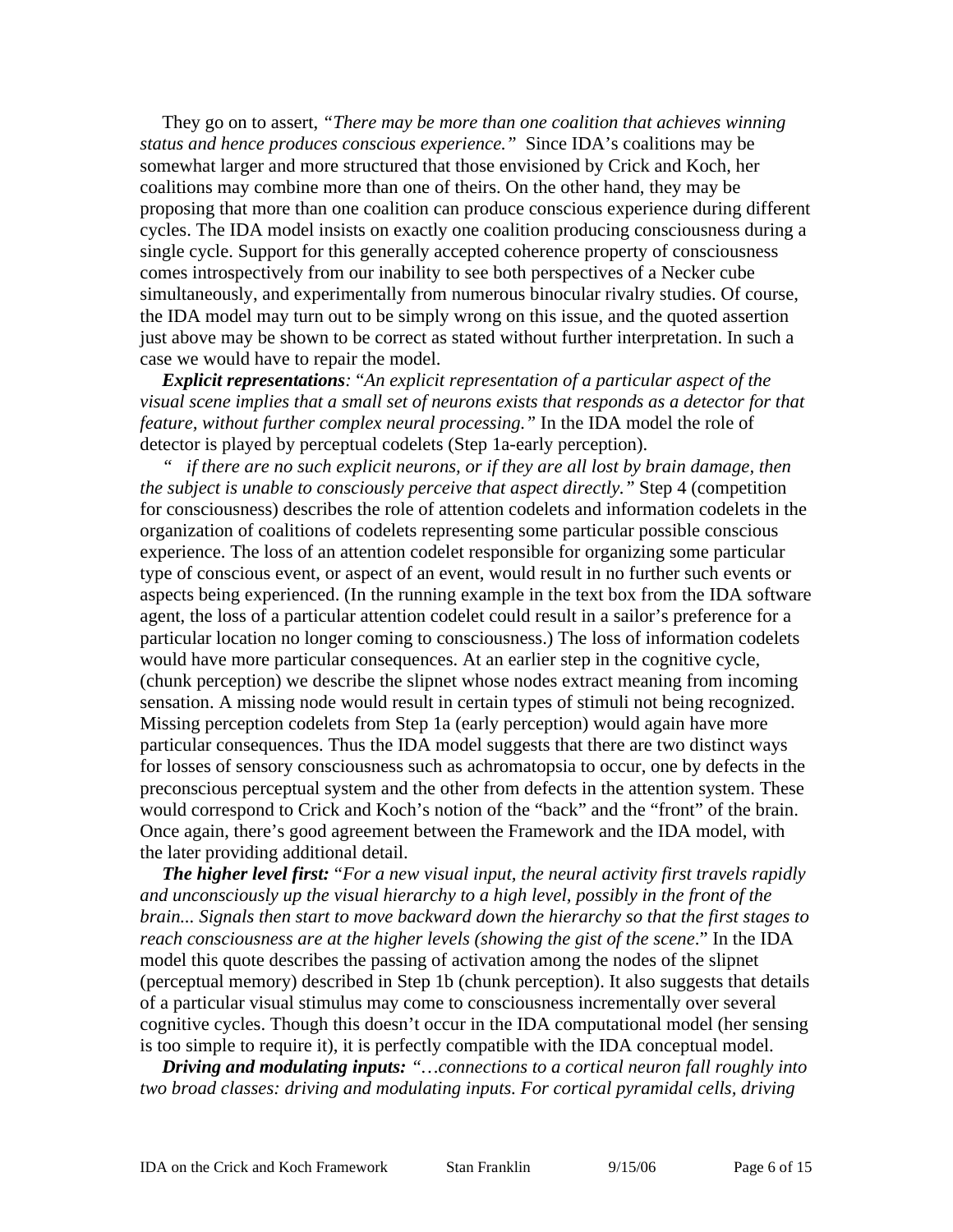*inputs may largely contact the basal dendrites, whereas modulatory inputs include backprojections … or diffuse projections.*" There is nothing in the IDA model that sheds any additional light on this phenomenon.

*Snapshots: "We propose that conscious awareness … is a series of static snapshots… By this we mean that perception occurs in discrete epochs."* The IDA model makes precisely the same proposal with the contents of consciousness in Step 5 (conscious broadcast) of each cognitive cycle being one "snapshot." Others have also suggested that consciousness is discrete (VanRullen & Koch 2003).

*"To reach consciousness, some (unspecified) neural activity for that feature has to cross a threshold…"* The IDA model requires instead that a coalition of codelets win a competition with other such as described in Step 4 (competition for consciousness).

Crick and Koch go on to question *"What could be special about this activity that reaches above the consciousness threshold?"* In the IDA model only a single coalition can win the competition for consciousness. The winner is the most relevant, important, urgent coalition, that is, that coalition with the highest average activation among its constituent codelets. Perhaps, one day, this will be a testable hypothesis.

*Attention and binding: "Attention can usefully be divided into two forms: either rapid, saliency-driven and bottom-up or slower, volitionally controlled and top-down."*  The IDA model implements volitional decision making via James' ideomotor theory. It does so using one particular behavior stream (goal context hierarchy) in the behavior net operating over several cognitive cycles (Franklin 2000b, Kondadadi & Franklin 2001, Franklin et al. in review). This includes voluntary decisions about what to attend to next. Saliency controlled attention (bringing to consciousness) occurs in single cognitive cycles. In the course of a conversation one may attend to both one's partner's voice and the movement of his or her lips during a single cognitive cycle. The computational IDA can attend to several distinct pieces of information from the same email message during a single cycle.

*"Attention probably acts by biasing the competition among rival coalitions."* Attention codelets do just that in Step 4 (competition for consciousness).

*"…the 'binding' of the features of a single object/event is simply the co-membership in a particular coalition."* This is equally true as stated in the IDA model in Step 4 (competition for consciousness).

*Styles of firing: "Synchronized firing (including various oscillations) may increase the effectiveness of a neuron, while not necessarily altering its average firing rate."* The IDA model has nothing to say about this aspect of the framework.

*Penumbra and Meaning: "The NCC [neural correlates of consciousness] at any one time will only directly involve a fraction of all pyramidal cells, but this firing will influence many neurons that are not part of the NCC. These we call the 'penumbra'… This penumbra includes past associations of NCC neurons, the expected consequences of the NCC, movements (or at least possible plans for movement) associated with NCC neurons, and so on."* The IDA model both supports and fleshes out this aspect of the Framework. Past associations are implemented in long-term working memory as described in Step 3 (local associations). Expectation is implemented by expectation codelets, a variety of attention codelet, as described in Step 6 (recruitment) and Step 9 (acting). Plans for movement are implemented as behavior streams (goal context hierarchies) as described in Step 7 (context setting) and Step 8 (action selection). Not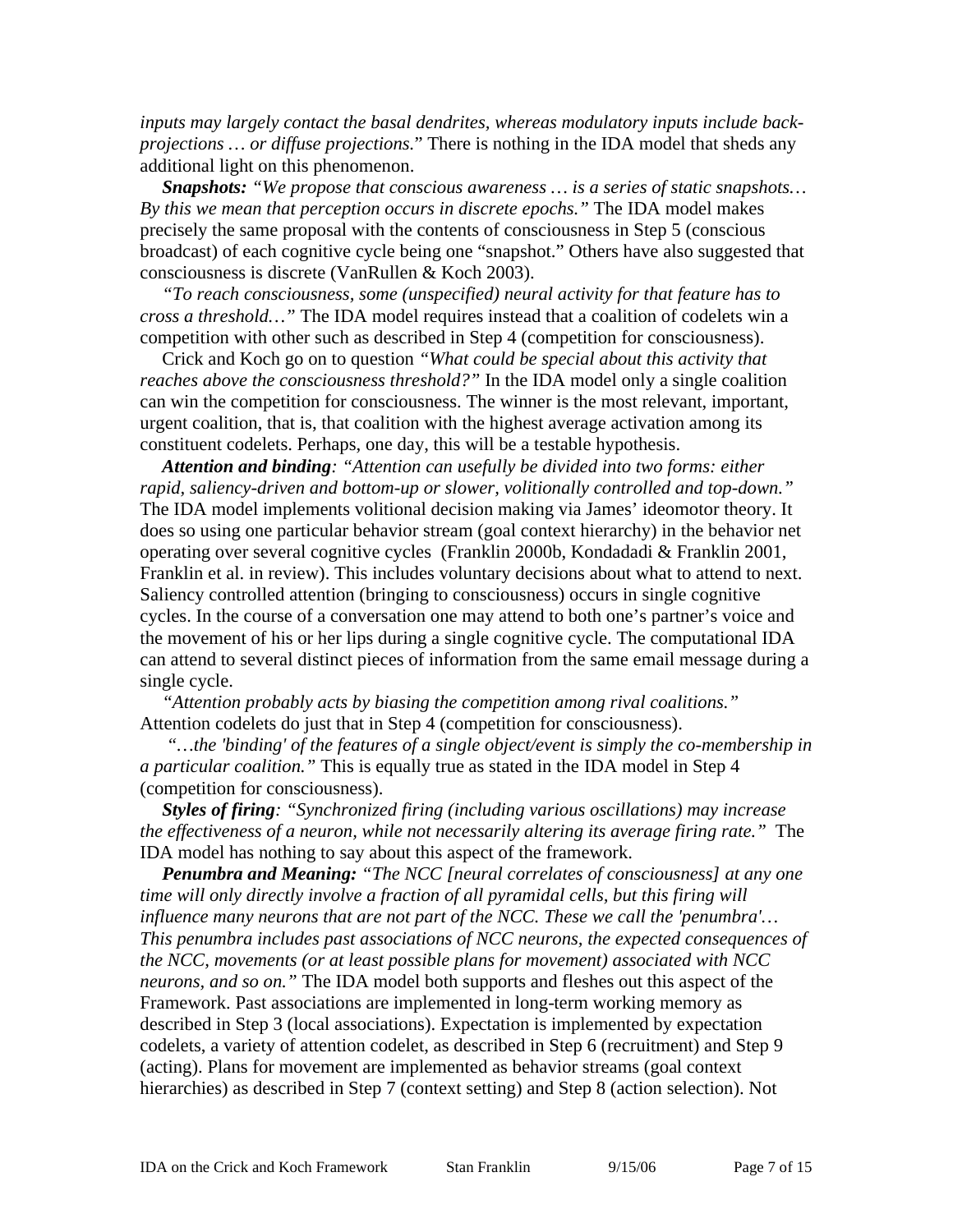only are all these features of this aspect of the Crick and Koch Framework present in the IDA model, but also relationships between them are explored.

Crick and Koch propose that "… *the penumbra neurons may be the site of unconscious priming."* The role in IDA of the preconscious buffer and of long-term working memory in priming is described in Step 4 (competition for consciousness).

#### **Memory**

The careful reader may note an apparent inconsistency between the several memory systems postulated as explicated parts of the IDA architecture, as opposed to memory, learning and knowledge in the framework being attributed to stable coalitions of cell assemblies. This apparent inconsistency is heightened by the fact that memory systems are known to be widely distributed over the brain (Squire 1987).

Memory in humans is quite complex. Declarative memory (autobiographical and semantic) (Baddeley et al. 2001) is known to be widely distributed over the neocortex. In the IDA model declarative memory is implemented using Sparse Distributed Memory (Kanerva 1988, Anwar & Franklin 2003), allowing for such distributed representations as stable cell assemblies.

The IDA architecture also models other human memory systems. Perceptual memory modeled in IDA using a slipnet (Hofstadter & Mitchell 1994). There are good arguments for a distinct neural mechanism for perceptual memory (Davachi et al. 2003, Freeman 2003b, Franklin et al. in review). Similarly, both working memory (Baddeley 2001) and transient episodic memory (Conway 2002, Shastri 2002, Franklin et al. in review) also have neural distinct mechanisms. Finally, procedural memory, the memory for behavioral skills, must certainly have its own distinct mechanism.

These various neural memory mechanisms all likely involve stable cell assemblies as proposed in the Crick and Koch framework. The apparent inconsistency results from a too narrow view of human memory, and from overlooking the possibility of distributed mechanisms being used to implement specific modules in an architecture. We conclude that there is no real inconsistency here between the specific memory modules contained in the IDA architecture, and the position of the framework regarding memory.

#### **Hypotheses**

The computational IDA, as a "conscious" software agent, is not a cognitive model in the sense of SOAR (Laird et al. 1987) or ACT-R (Anderson & Lebiere 1998) that simulate experiments in an attempt to reproduce their data. Rather the computational IDA is a running, embodied (Franklin 1997) software agent who performs a practical, real world task. The usefulness of both the computational and the conceptual IDA to cognitive scientists and neuroscientists lies in the many hypotheses generated by the IDA model that can be used to guide empirical research (Franklin 2000c, Franklin & Graesser, A. 2001, Baars & Franklin 2003, Franklin et al. in review). The IDA model's fleshing out of the Crick and Koch Framework serves to highlight several of these hypotheses, which we list in this section.

1. *The Cognitive Cycle Hypotheses:* Much of human cognition functions cyclically by means of continual interactions between consciousness, the various memory systems and the action selection mechanism. We call these cyclical interactions, as modeled in IDA, cognitive cycles. Such a cycle occurs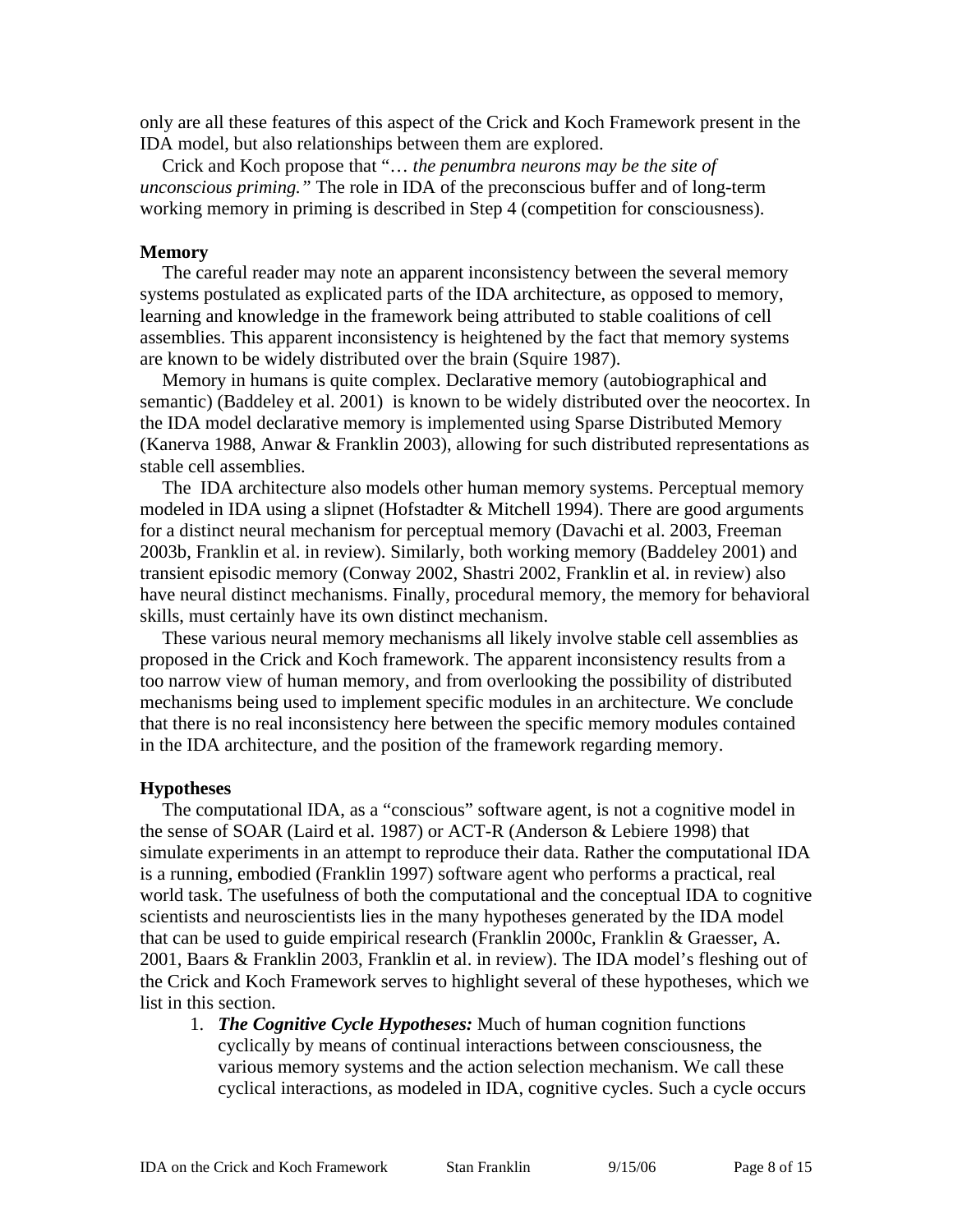over a time scale of 100-200 ms. Cognitive cycles cascade, producing parallel actions. However, they preserve the seriality of consciousness.

- 2. *The Discreteness Hypothesis:* Consciousness occurs in a sequence of discrete episodes (VanRullen & Koch 2003) separated by quite short periods  $(-5 \text{ ms})$  of unconsciousness (Freeman 2003a). Both conscious and unconscious processing takes place in parallel during these episodes.
- 3. *The Voluntary and Automatic Attention Hypothesis:* Attention is the process of bringing contents to consciousness. Automatic attention occurs automatically and unconsciously during a single cognitive cycle. Attention may also occur consciously and voluntarily over multiple cycles in a consciously goal-directed way (Franklin 2000b).
- 4. *The Coalition and Binding Hypothesis:* During each cognitive cycle a single coalition sends its content to consciousness. Binding occurs both during a single cycle and incrementally over a number of consecutive cycles.
- 5. *The Meaning Hypothesis:* Meaning is assigned to both exogenous and endogenous stimuli early in the perceptual process of a single cycle. Perceptual memory plays the central role (Franklin et al. in review). Additions to this meaning come incrementally from local associations during the current and immediately subsequent cycles.

Many other more specific hypotheses can be mined from the text describing the relationship between the IDA model and the various aspects of the Framework. Still others can be found in each step of the description of the cognitive cycle given in the text box.

## **Conclusion**

 As our trip through the ten aspects of the Crick and Koch Framework has shown, there seems to be a remarkable concurrence between the aspects of the Framework and the various steps in IDA's cognitive cycle. Though the IDA model adds nothing to three of the aspects, in each of the other cases it provides relatively detailed hypotheses about the functionality of the aspect and often about its structure. This concurrence between the framework and the model lends credence to both.

There are, of course, differences as well. The IDA model represents cognitive structures at a much more abstract level than does the C&K framework. In Sloman's terms, the IDA model operates on a higher level virtual machine (Sloman & Chrisley 2003). This difference is to be expected, and accounts for the IDA model having nothing to add to a couple of the framework aspects. It doesn't account for one such omission, however. The lack of an IDA fleshing out of the zombie modes is just an gap in the IDA model, one we're in the process of filling.

One would think that the various aspects of the C&K framework would provide the basis for many testable, in principle, hypotheses concerning cognition. The same is true of the IDA model with the "in principle" emphasized. Unfortunately, our current techniques for studying cognitive phenomena at a fine grain, neural level, PET, fMRI, EEG, implanted electrodes, etc., are all lacking either in scope, in spatial resolution, or in temporal resolution. PET and fMRI have temporal resolution problems, EEG is wellknown to have localizability difficulties, and implanted electrodes (in epileptic patients), while excellent in temporal and spatial resolution, can only sample a limited number of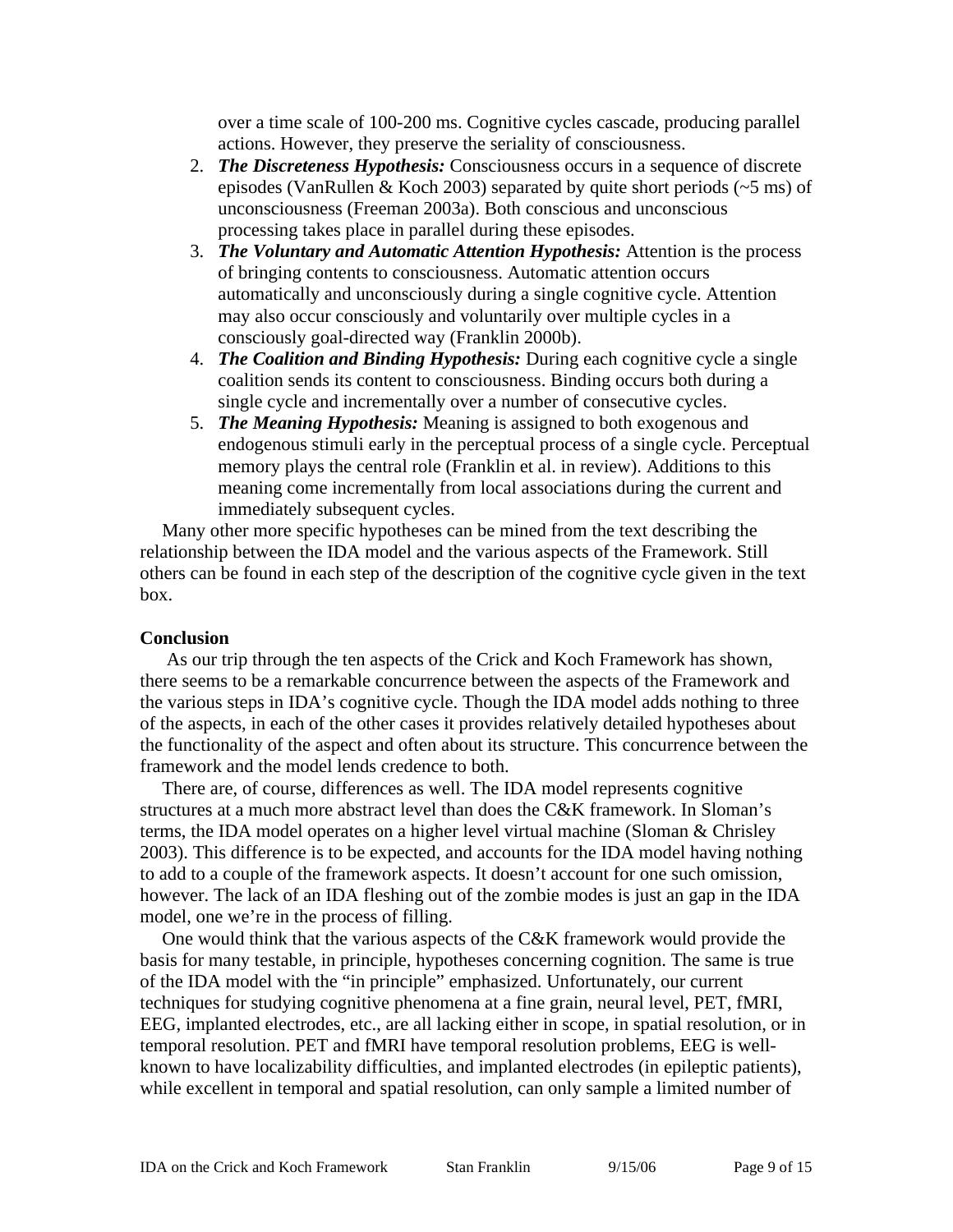neurons, that is, is lacking in scope. As a result, many of our hypotheses, while testable in principle, are not testable at the present time for lack of technologies with suitable scope and resolution. (Einstein found himself in the same situation for several decades with his curvature of space hypothesis.) Nonetheless, the integrative nature of the IDA/GW model suggests that these hypotheses can will prove useful in helping to guide the research of cognitive scientists and neuroscientists interested in such, cognitive phenomena.

## **Acknowledgements**

The author wishes to acknowledge the essential contributions to the IDA project of the many members of the "Conscious" Software Research Group and, particularly of the coauthors of relevant papers cited here. He is grateful to the Office of Naval Research for financial support of this project. Finally, sincere appreciation is due Christof Koch for suggesting improvements to an earlier draft, and to an anonymous reviewer for cogent comments that led a considerably improved depth.

## **References**

- Anderson, J. R., and C. Lebiere. 1998. *The atomic components of thought*. Mahwah, NJ: Erlbaum.
- Anwar, A., and S. Franklin. 2003. Sparse Distributed Memory for "Conscious" Software Agents. *Cognitive Systems Research* 4:339–354.
- Baars, B. J. 1988. *A Cognitive Theory of Consciousness*. Cambridge: Cambridge University Press.
- Baars, B. J. 2002. The conscious access hypothesis: origins and recent evidence. *Trends in Cognitive Science* 6:47–52.
- Baars, B. J., and S. Franklin. 2003. How conscious experience and working memory interact. *Trends in Cognitive Science* 7:166–172.
- Baddeley, A. D. 2001. The concept of episodic memory. In *Episodic Memory*, ed. A. D. Baddeley, M. A. Conway, and A. Aggleton. Oxford: Oxford University Press.
- Baddeley, A., M. Conway, and J. Aggleton. 2001. *Episodic Memory*. Oxford: Oxford University Press.
- Barsalou, L. W. 1999. Perceptual symbol systems. *Behavioral and Brain Sciences* 22:577–609.
- Conway, M. A. 2002. Sensory-perceptual episodic memory and its context: autobiographical memory. In *Episodic Memory*, ed. A. Baddeley, M. Conway, and J. Aggleton. Oxford: Oxford University Press.
- Crick, F., and C. Koch. 2003. A framework for consciousness. *Nature Neuroscience* 6:119–126.
- Davachi, L., J. P. Mitchell, and A. D. Wagner. 2003. Multiple routes to memory: Distinct medial temporal lobe processes build item and source memories. *Proc. Natl. Acad. Sci. USA,* 100:2157–2162.
- Donald, M. 2001. *A Mind So Rare*. New York: Norton.
- Drescher, G. L. 1998. Learning from Experience Without Prior Knowledge in a Complicated World. In *Proceedings of the AAAI Symposium on Parallel Models*. : AAAI Press.
- Edelman, G. M. 1987. *Neural Darwinism*. New York: Basic Books.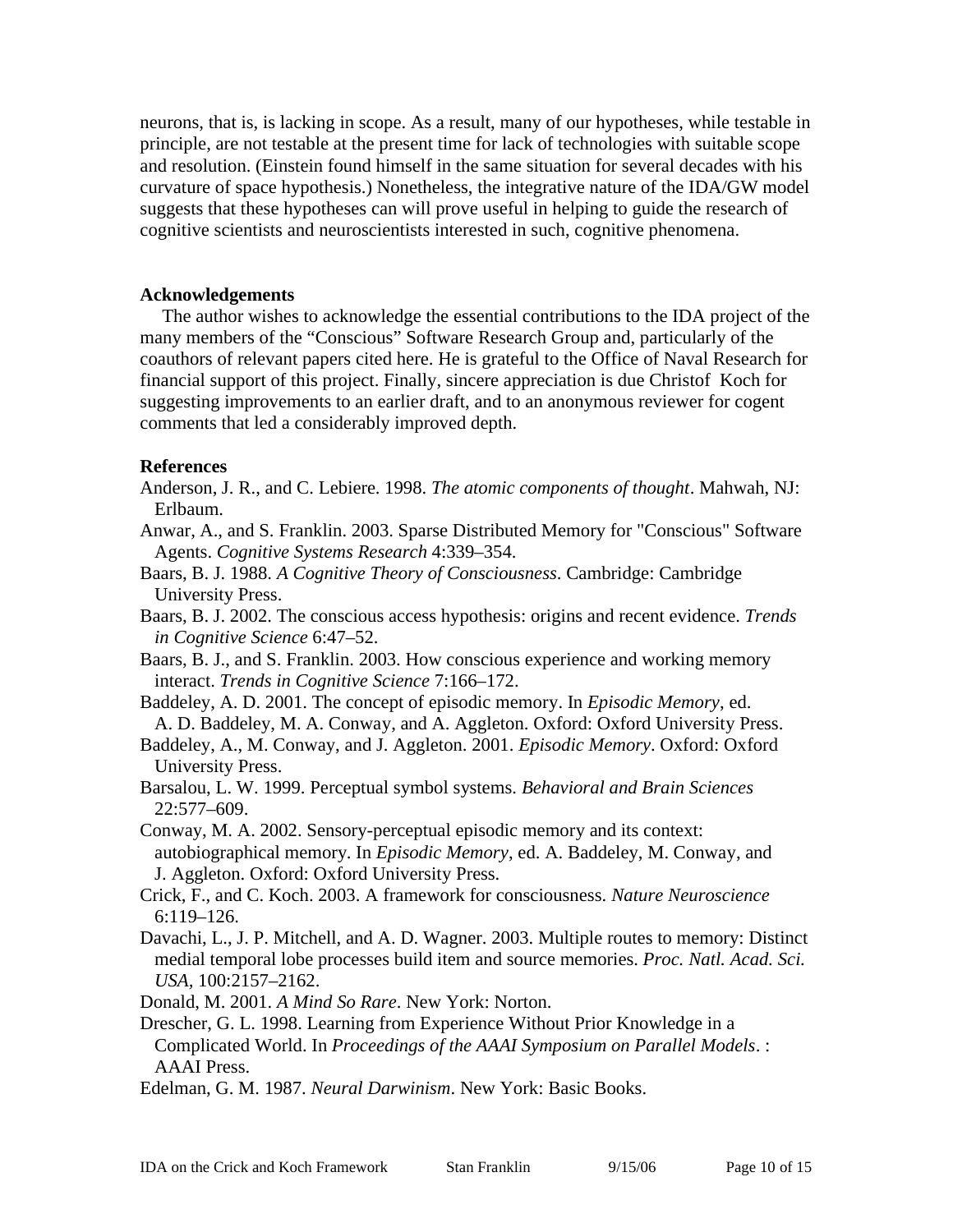- Edelman, G. M., and G. Tononi. 2000. *A Universe of Consciousness*. New York: Basic Books.
- Franklin, S. 1997. Autonomous Agents as Embodied AI. *Cybernetics and Systems* 28:499–520.
- Franklin, S. 2000a. A "Consciousness" Based Architecture for a Functioning Mind. In *Proceedings of the Symposium on Designing a Functioning Mind, Birmingham, England, April 2000*, ed. A. Sloman.
- Franklin, S. 2000b. Deliberation and Voluntary Action in 'Conscious' Software Agents. *Neural Network World* 10:505–521.
- Franklin, S. 2000c. Modeling Consciousness and Cognition in Software Agents. In *Proceedings of the Third International Conference on Cognitive Modeling, Groeningen, NL, March 2000*, ed. N. Taatgen. Veenendal, NL: Universal Press.
- Franklin, S. 2001. Automating Human Information Agents. In *Practical Applications of Intelligent Agents*, ed. Z. Chen, and L. C. Jain. Berlin: Springer-Verlag.
- Franklin, S. 2003. IDA: A Conscious Artifact? *Journal of Consciousness Studies* 10:47– 66.
- Franklin, S., and A. Graesser. 2001. Modeling Cognition with Software Agents. In *CogSci2001*: *Proceedings of the 23rd Annual Conference of the Cognitive Science Society*, ed. J. D. Moore, and K. Stenning. Mahwah, NJ: Lawrence Erlbaum Associates; August 1-4, 2001.
- Franklin, S., and A. C. Graesser. 1997. Is it an Agent, or just a Program?: A Taxonomy for Autonomous Agents. In *Intelligent Agents III*. Berlin: Springer Verlag.
- Franklin, S., and L. McCaulley. Feelings and Emotions as Motivators and Learning Facilitators. (Architectures for Modeling Emotions. AAAI Spring Symposia Technical Series Technical Reports; SS-04-02)
- Franklin, S., B. J. Baars, U. Ramamurthy, and M. Ventura. in review. The Role of Consciousness in Memory. .
- Freeman, W. J.; 2003a. High resolution EEG brings us another step closer to the NCC?. Plenary. ASSC7: Seventh Conference of the Association for the Scientific Study of Consciousness. Association for the Scientific Study of Consciousness. Memphis, TN, USA; May 30th to June 2nd, 2003.
- Freeman, W. J. 2003b. The Wave Packet: An Action Potential for the 21st Century. *Journal of Integrative Neuroscience* 2:3–30.
- Fuster, J. M., M. Bodner, and J. K. Kroger. 2000. Cross-modal and cross-temporal association in neurons of frontal cortex. *Nature* 405:347–351.
- Glenberg, A. M. 1997. What memory is for. *Behavioral and Brain Sciences* 20:1–19.
- Hofstadter, D. R., and M. Mitchell. 1994. The Copycat Project: A model of mental fluidity and analogy-making. In *Advances in connectionist and neural computation theory, Vol. 2: logical connections*, ed. K. J. Holyoak, and J. A. Barnden. Norwood N.J.: Ablex.
- Jackson, J. V. 1987. Idea for a Mind. *Siggart* Newsletter, 181:23–26.
- Kanerva, P. 1988. *Sparse Distributed Memory*. Cambridge MA: The MIT Press.
- Kondadadi, R., and S. Franklin. 2001. A Framework of Deliberative Decision Making in "Conscious" Software Agents. In *Proceedings Of Sixth International Symposium on Artificial Life and Robotics (AROB-01)*.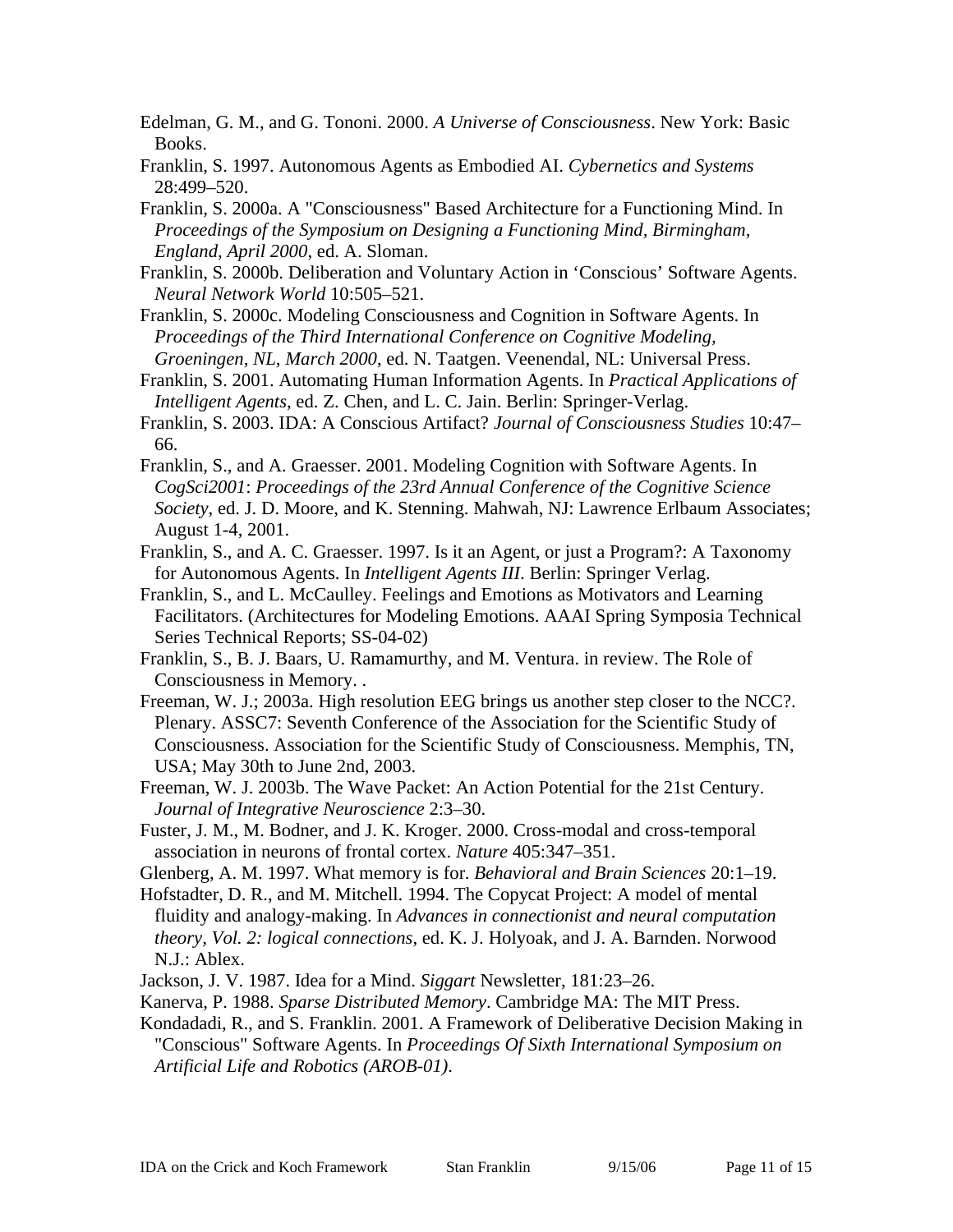- Laird, E. J., A. Newell, and Rosenbloom P. S. 1987. SOAR: An Architecture for General Intelligence. *Artificial Intelligence* 33:1–64.
- Maes, P. 1994. Agents that Reduce Work and Information Overload. *Communications of the ACM* 37:31–40.
- Mangan, B. 2001. Sensation's Ghost: The Non-Sensory "Fringe" of Consciousness. *Psyche* 7:http://psyche.cs.monash.edu.au/v7/psyche–7–18–mangan.html.
- Meador, K. J., P. G. Ray, J. R. Echauz, D. W. Loring, and G. J. Vachtsevanos. 2002. Gamma coherence and conscious perception. *Neurology* 59:847–854.
- Minsky, M. 1985. *The Society of Mind*. New York: Simon and Schuster.
- Negatu, A., and S. Franklin. 2002. An action selection mechanism for 'conscious' software agents. *Cognitive Science Quarterly* 2:363–386.
- Negatu, A., T. L. McCauley, and S. Franklin. in review. Automatization for Software Agents.
- Newell, A. 1990. *Unified Theories of Cognition*. Cambridge MA: Harvard University Press.
- Ornstein, R. 1986. *Multimind*. Boston: Houghton Mifflin.
- Panksepp, J. 1998. *Affective Neuroscience*. Oxford: Oxford University Press.
- Ramamurthy, U., S. D'Mello, and S. Franklin. 2004 to appear. Modified Sparse Distributed Memory as Transient Episodic Memory for Cognitive Software Agents. In *Proceedings of the International Conference on Sstems, Man and Cybernetics*. Piscataway, NJ: IEEE.
- Rensink, R. A. 2000. The dynamic representation of scenes. *Visual Cognition* 7:17–42.
- Shastri, L. 2001. A computational model of episodic memory formation in the hippocampal system. *Neurocomputing* 38-40:889–897.
- Shastri, L. 2002. Episodic memory and cortico-hippocampal interactions. *Trends in Cognitive Sciences* 6:162–168.
- Sloman, A. 1999. What Sort of Architecture is Required for a Human-like Agent? In *Foundations of Rational Agency*, ed. M. Wooldridge, and A. S. Rao. Dordrecht, Netherlands: Kluwer Academic Publishers.
- Sloman, A., and R. Chrisley. 2003. Virtual Machines and Consciousness. *Journal of Consciousness Studies* 10:133–172.
- Squire, L. R. 1987. *Memory an Brain*. Oxford: Oxford University Press.
- Taylor, J. G. 1999. *The Race for Consciousness*. Cambridge, MA: MIT Press.
- VanRullen, R., and C. Koch. 2003. Is perception discrete or continuous? *Trends in Cognitive Science* 7:207–213.and clarity of presentation.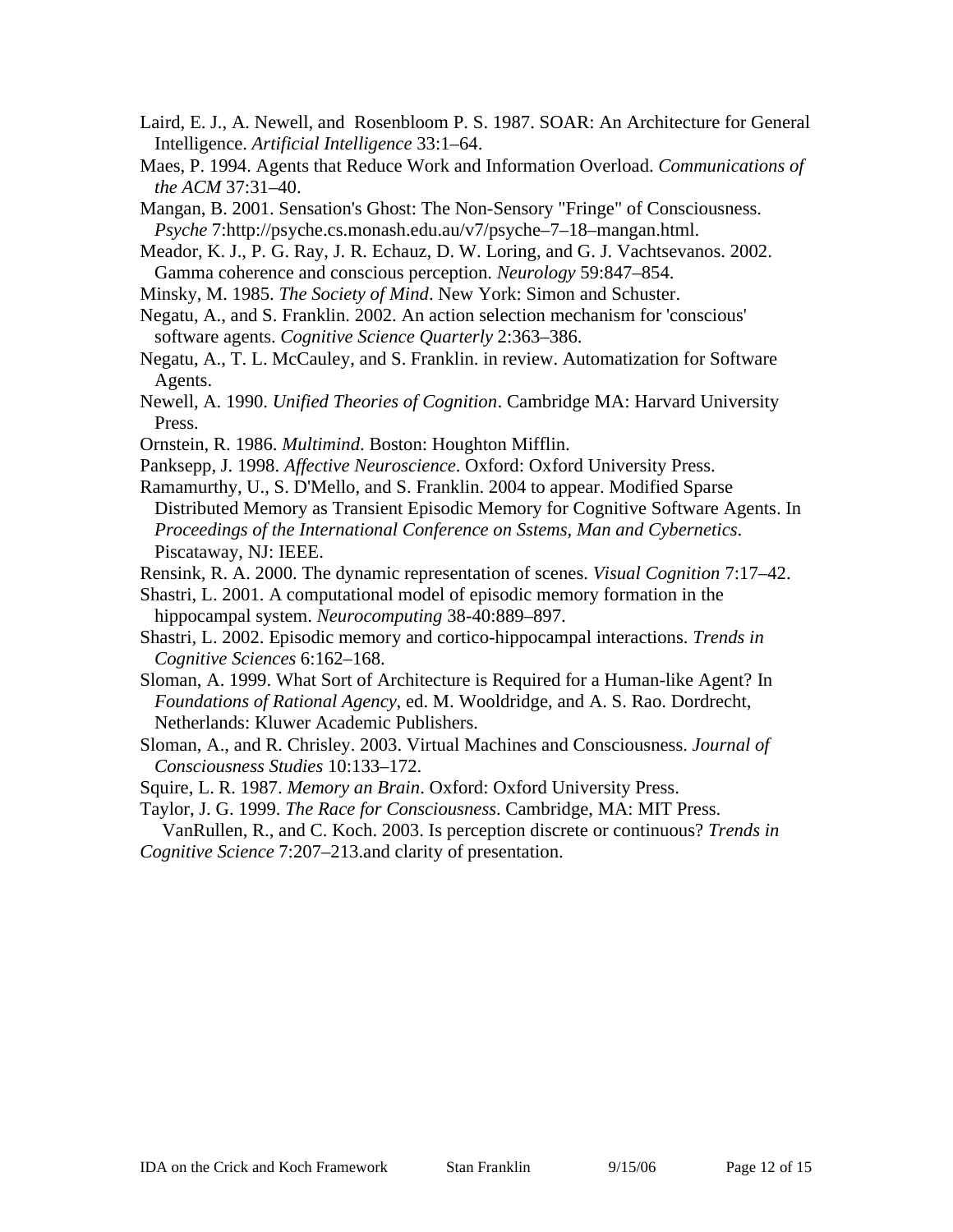## [EDITOR-TEXT BOX]

## **The IDA Cognitive Cycle**

- 1. PERCEPTION. Sensory stimuli, external or internal, are received and interpreted by perception assigning meaning. Note that this stage is unconscious.
	- a. EARLY PERCEPTION: Input arrives through senses. Specialized perception codelets descend on the input. Those that find features relevant to their specialty, activate appropriate nodes in the slipnet (Perceptual Memory), a semantic net with activation. (For example, a codelet finding the string Norfolk would activate a **Norfolk** node.) {Plausible neural correlates— Early visual and auditory cortex}
	- b. CHUNK PERCEPTION: Activation passes from node to node in the slipnet. (for example from **Norfolk** to **Location**.) The slipnet stabilizes bringing about the convergence of streams from different senses and chunking bits of meaning into larger chunks. These larger chunks, represented by meaning nodes in the slipnet, constitute the percept. (For example, **Preference for a Particular Location**.) {Plausable neural correlates— Visual/auditory object and word recognition areas of cortex, reentering widely via gamma coherence. Perirhinal Cortex (Davachi et al. 2003)}
- 2. PERCEPT TO PRECONSCIOUS BUFFER. The percept, including some of the data plus the meaning, is stored in preconscious buffers of IDA's working memory. These buffers in humans may involve visuospatial, phonological, and other kinds of information. (For example, in the computational IDA, a percept might include a nine-digit number tagged as social security number or a text string tagged as a location, or the recognition of a stated preference for a particular location.) {Plausible neural correlates— Temporo-parietal and frontal lobes (Baddeley 2001)}
- 3. LOCAL ASSOCIATIONS. Using the incoming percept and the residual contents of the preconscious buffers as cues, local associations are automatically retrieved from transient episodic memory (Taylor 1999, Donald 2001, Conway 2002 page 137) and from long-term declarative memory. The contents of the preconscious buffers together with the retrieved local associations form transient episodic memory and long-term associative memory, together, roughly correspond to Ericsson and Kintsch's long-term working memory (Ericsson & Kintsch 1995) and to Baddeley's episodic buffer (Baddeley 1993). {Plausible neural correlates—Hippocampal System (Panksepp 1998 page 129Shastri 2001, 2002)}
- 4. COMPETITION FOR CONSCIOUSNESS. Attention codelets, whose job it is to bring relevant, urgent, or insistent events to consciousness, view long-term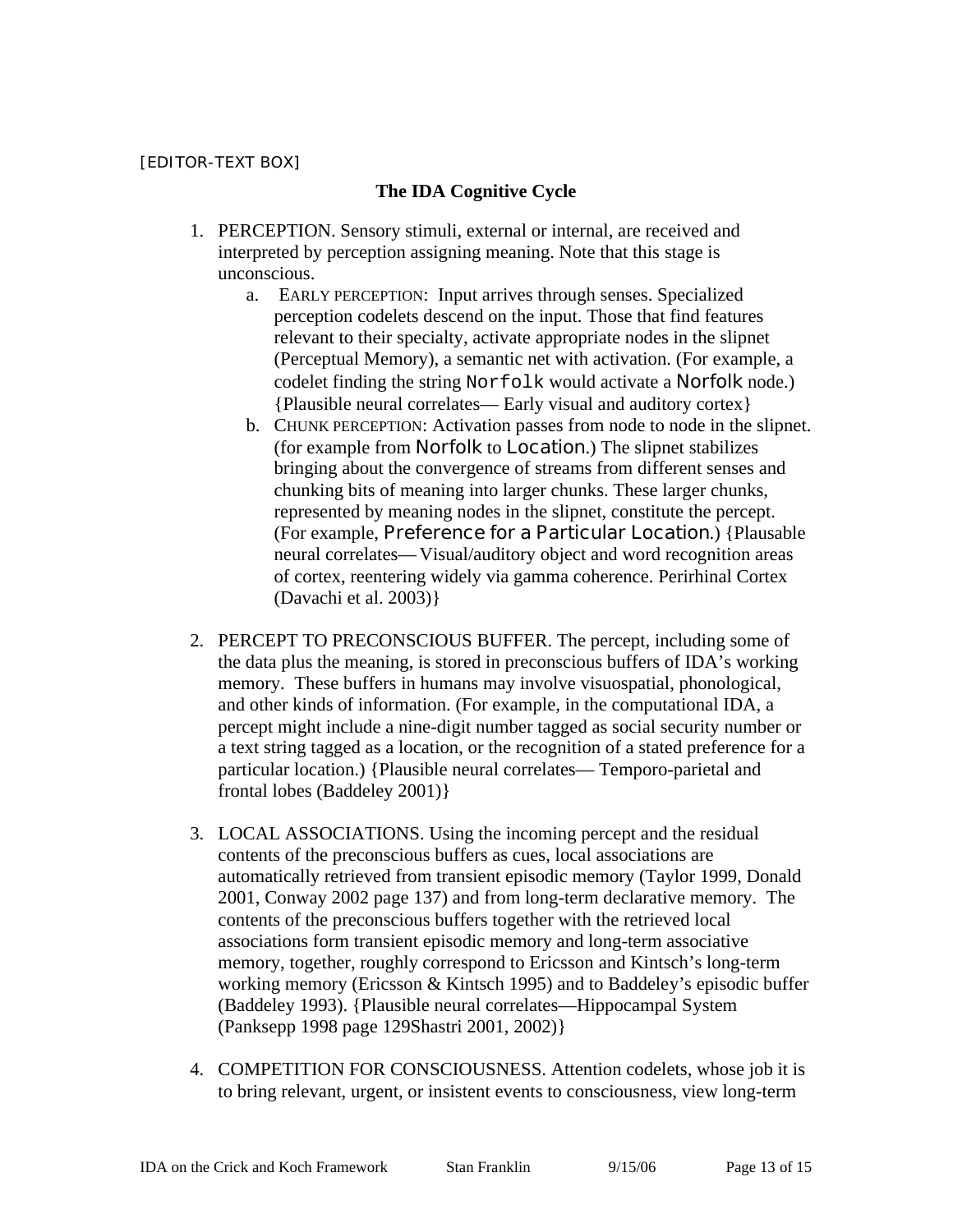working memory. Some of them gather information, form coalitions and actively compete for access to consciousness. (For example, in the computational IDA, an attention codelet may gather into a coalition an information codelet carrying the name and rate AS1 Kevin Adams, another carrying the location Norfolk, and yet another the idea Preference for a Particular Location). The competition may also include attention codelets from a recent previous cycle.

The activation of unsuccessful attention codelets decays, making it more difficult for them to compete with newer arrivals. However, the contents of unsuccessful coalitions remain in the preconscious buffer and can serve to prime ambiguous future incoming percepts. The same is true of contents of long-term working memory that aren't picked up by any attention codelet. {Plausible neural correlates— First stable re-entrant organization of perceptual and immediate association areas.}

5. CONSCIOUS BROADCAST. A coalition of codelets, typically an attention codelet and its covey of related information codelets carrying content, gains access to the global workspace and has its contents broadcast. (For example, IDA may become "conscious" of AS1 Kevin Adams' preference for being stationed in Norfolk.) This broadcast is hypothesized to correspond to phenomenal consciousness<sup>4</sup>.

The current contents of consciousness also determine reinforcement to procedural, serve to update perceptual memory, and are stored in transient episodic memory. At recurring times not part of a cognitive cycle, the contents of transient episodic memory are consolidated into long-term associative memory (Shastri 2001, 2002). Transient episodic memory is an associative memory with a relatively fast decay rate (Conway 2002, Ramamurthy et al. 2004 to appear). It is to be distinguished from autobiographical memory, a part of long-term declarative memory.<sup>5</sup> {Plausible neural correlates— Correlated firing from sensory projection areas to target areas: parietal, frontolimbic and medial-temporal cortex, hippocampus and basal ganglia. Gamma coherence (Meador et al. 2002). Thalamocortical core (Edelman & Tononi 2000)}

 $4$  We make no claim that IDA is phenomenally conscious.

<sup>&</sup>lt;sup>5</sup> Christof Koch (personal correspondence) pointed out the similarity of the contents of consciousness derived from a "metastable neuronal coalition" (of codelets) to protoobjects from Coherence Theory (Rensink 2000). He went on to ask whether conscious contents, such as street images streaming past while driving, when newly written to transient episodic memory also tend to quickly dissipate according to the IDA model. They certainly quickly dissipate from consciousness. Something that comes streaming by may come to consciousness only during a very few cycles and so make only a slight impression on transient episodic memory. It may decay away (dissipate) during the next very short time period (Franklin et al. in review).